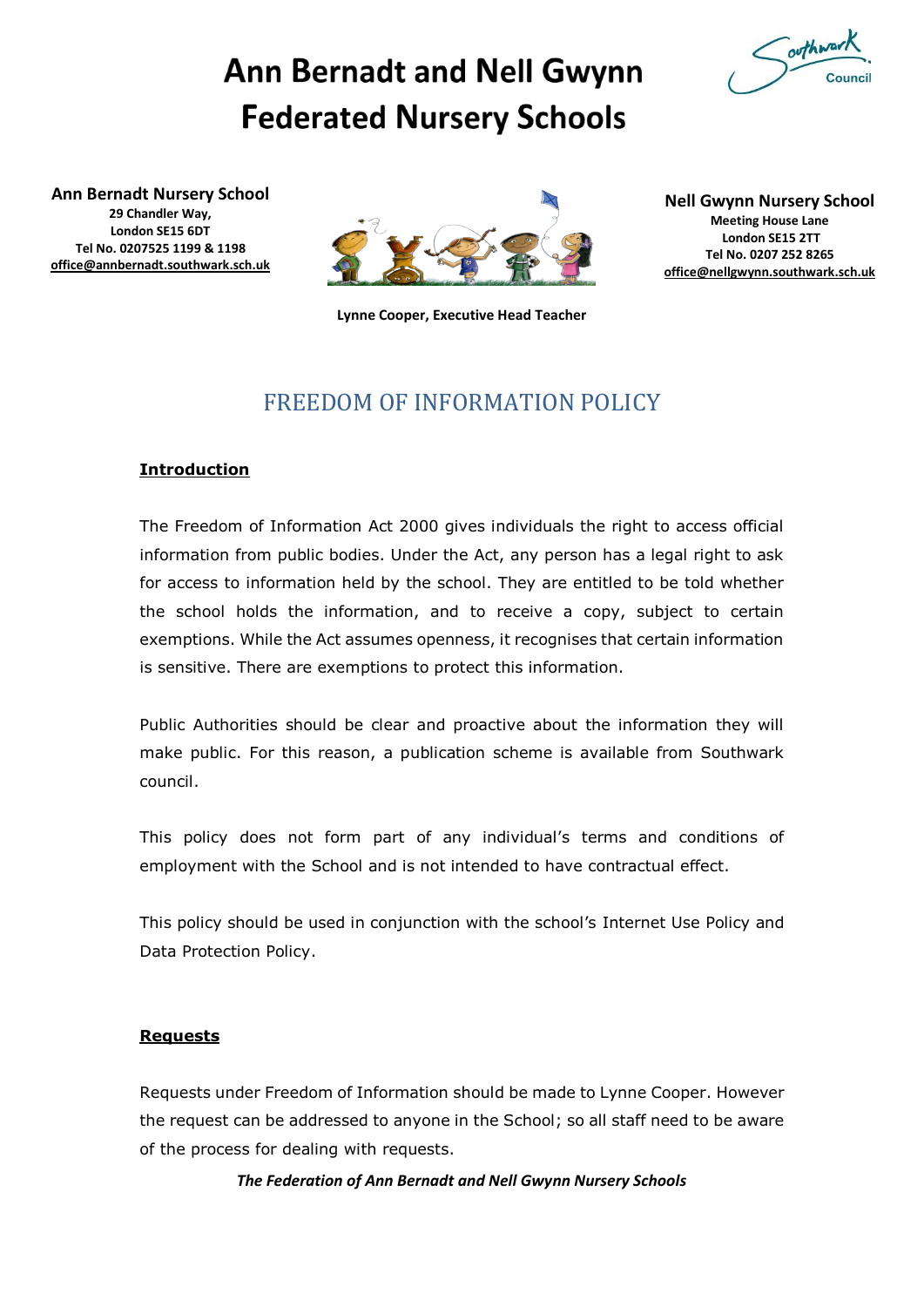Requests for information that are not data protection or environmental information requests will be covered by the Freedom of Information Act: -

*Data Protection enquiries (or subject access requests)* are requests where the enquirer asks to see what personal information the school holds about the enquirer. If the enquiry is a Data Protection request, the School's Data Protection Policy should be followed.

*Environmental Information Regulations enquiries* are those which relate to air, water, land, natural sites, built environment, flora and fauna, and health, and any decisions and activities affecting any of these. These could therefore include enquiries about recycling, phone masts, school playing fields, car parking etc. If the enquiry is about environmental information, follow the guidance on the Department for Environment, Food and Rural Affairs (DEFRA) website.

Freedom of Information requests must be made in writing, (including email), and should include the enquirers name and correspondence address (email addresses are allowed), and state what information they require. There must be enough information in the request to be able to identify and locate the information. If this information is covered by one of the other pieces of legislation (as referred to above), they will be dealt with under the relevant policy/procedure related to that request.

If the request is ambiguous and/or the School require further information in order to deal with your request, the School will request this further information directly from the individual making the request. Please note that the School do not have to deal with the request until the further information is received. Therefore, the time limit starts from the date that the School receives all information required in order to deal with the request.

The requester does not have to mention the Act, nor do they have to say why they want the information. There is a duty to respond to all requests, telling the enquirer whether or not the information is held, and supplying any information that is held, except where exemptions apply. There is a time limit of 20 working days excluding school holidays for responding to the request.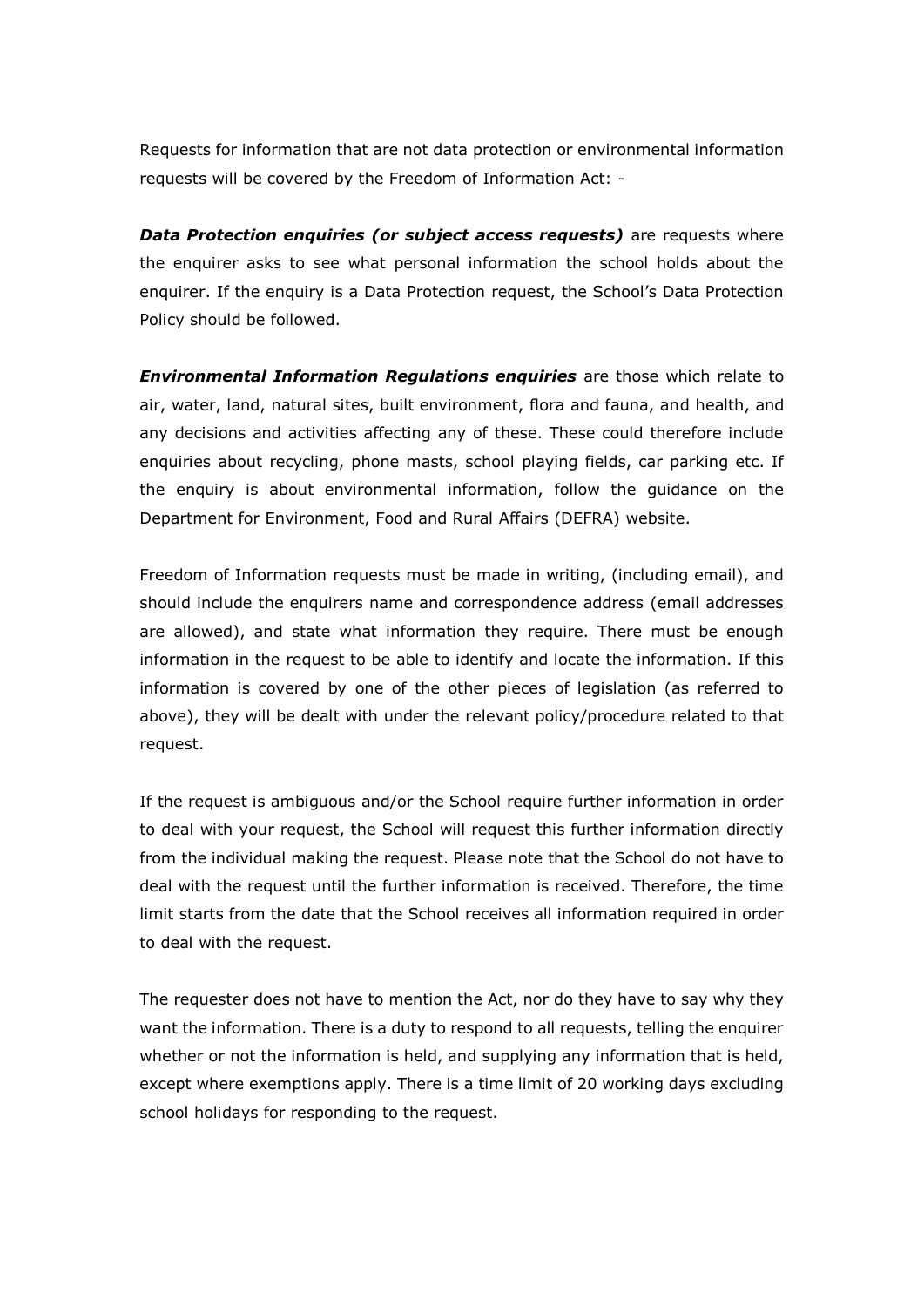### **Information**

Provided all requirements are met for a valid request to be made, the School will provide the information that it holds (unless an exemption applies).

"Holding" information means information relating to the business of the school:

- That the school has created; or
- That the school has received from another body or person; or
- Held by another body on the school's behalf.

Information means both hard copy and digital information, including email.

If the information is held by another public authority, such as the Local Authority, first check with them they hold it, then transfer the request to them. If this applies, the School will notify the enquirer that they do not hold the information and to whom they have transferred the request. The School will continue to answer any parts of the enquiry in respect of information it does hold.

When the School does not hold the information, it has no duty to create or acquire it; just to answer the enquiry, although a reasonable search will be made before confirming whether the School has the information requested.

If the information requested is already in the public domain, for instance through the Publication Scheme or on the School's website, the School will direct the enquirer to the information and explain how to access it.

The requester has the right to be told if the information requested is held by the School (subject to any of the exemptions). This obligation is known as the school's "duty to confirm or deny" that it holds the information. However, the school does not have to confirm or deny if:-

- The exemption is an absolute exemption; or
- In the case of qualified exemptions, confirming or denying would itself disclose exempted information.

#### **Vexatious Requests**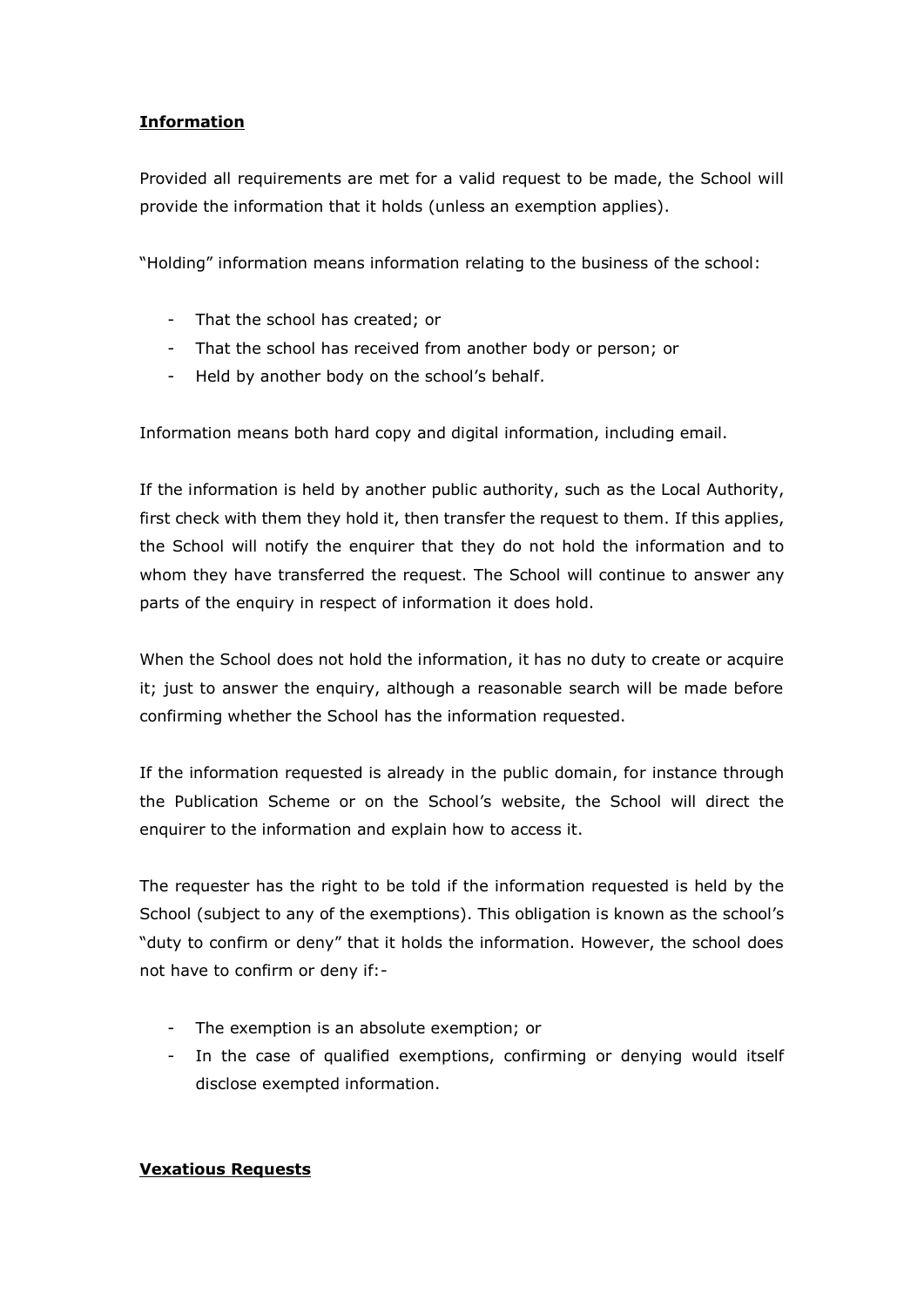There is no obligation on the School to comply with vexatious requests. A vexatious request is one which is designed to cause inconvenience, harassment or expense rather than to obtain information, and would require a substantial diversion of resources or would otherwise undermine the work of the school. This however does not provide an excuse for bad records management.

In addition, the School do not have to comply with repeated identical or substantially similar requests from the same applicant unless a "reasonable" interval has elapsed between requests.

#### **Fees**

The School may charge the requester a fee for providing the requested information. This will be dependent on whether the staffing costs in complying with the request exceeds the "threshold." The threshold is currently £450 with staff costs calculated at a fixed rate of £25 per hour (therefore 18 hours' work is required before the threshold is reached).

If a request would cost less than the threshold, then the school can only charge for the cost of informing the applicant whether the information is held, and communicating the information to the applicant (e.g. photocopying, printing and postage costs).

When calculating costs/threshold, the School can take account of the staff costs/time in determining whether the information is held by the School, locating and retrieving the information, and extracting the information from other documents. The School will not take account of the costs involved with considering whether information is exempt under the Act.

If a request would cost more than the appropriate limit,  $(E450)$  the school can turn the request down, answer and charge a fee or answer and waive the fee.

If the School are going to charge they will send the enquirer a fees notice. The School do not have to comply with the request until the fee has been paid. More details on fees can be found on the ICO website.

If planning to turn down a request for cost reasons, or charge a high fee, you should contact the applicant in advance to discuss whether they would prefer the scope of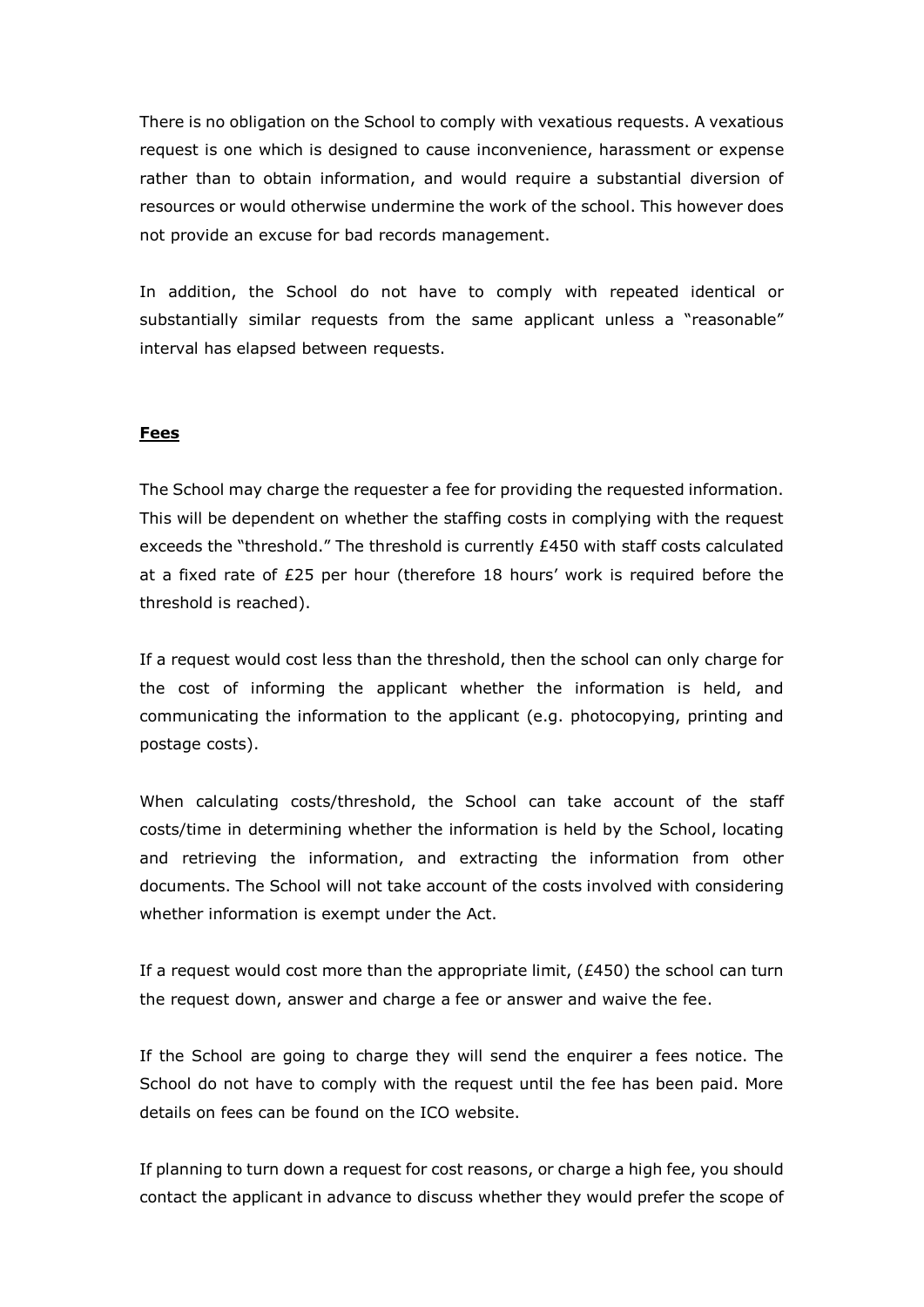the request to be modified so that, for example, it would cost less than the appropriate limit.

Where two or more requests are made to the School by different people who appear to be acting together or as part of a campaign the estimated cost of complying with any of the requests may be taken to be the estimated total cost of complying with them all.

#### **Time Limits**

Compliance with a request must be prompt and within the time limit of 20 working days (excluding school holidays). Failure to comply could result in a complaint by the requester to the Information Commissioner. The response time starts from the time the request is received.

Where the School has asked the enquirer for more information to enable it to answer, the 20 working days start time begins when this further information has been received.

If some information is exempt this will be detailed in the School's response.

If a qualified exemption applies and the School need more time to consider the public interest test, the School will reply in 20 working days stating that an exemption applies but include an estimate of the date by which a decision on the public interest test will be made. This should be within a "reasonable" time.

Where the School has notified the enquirer that a charge is to be made, the time period stops until payment is received.

#### **Third Party Data**

Consultation of third parties may be required if their interests could be affected by release of the information requested, and any such consultation may influence the decision.

Consultation will be necessary where: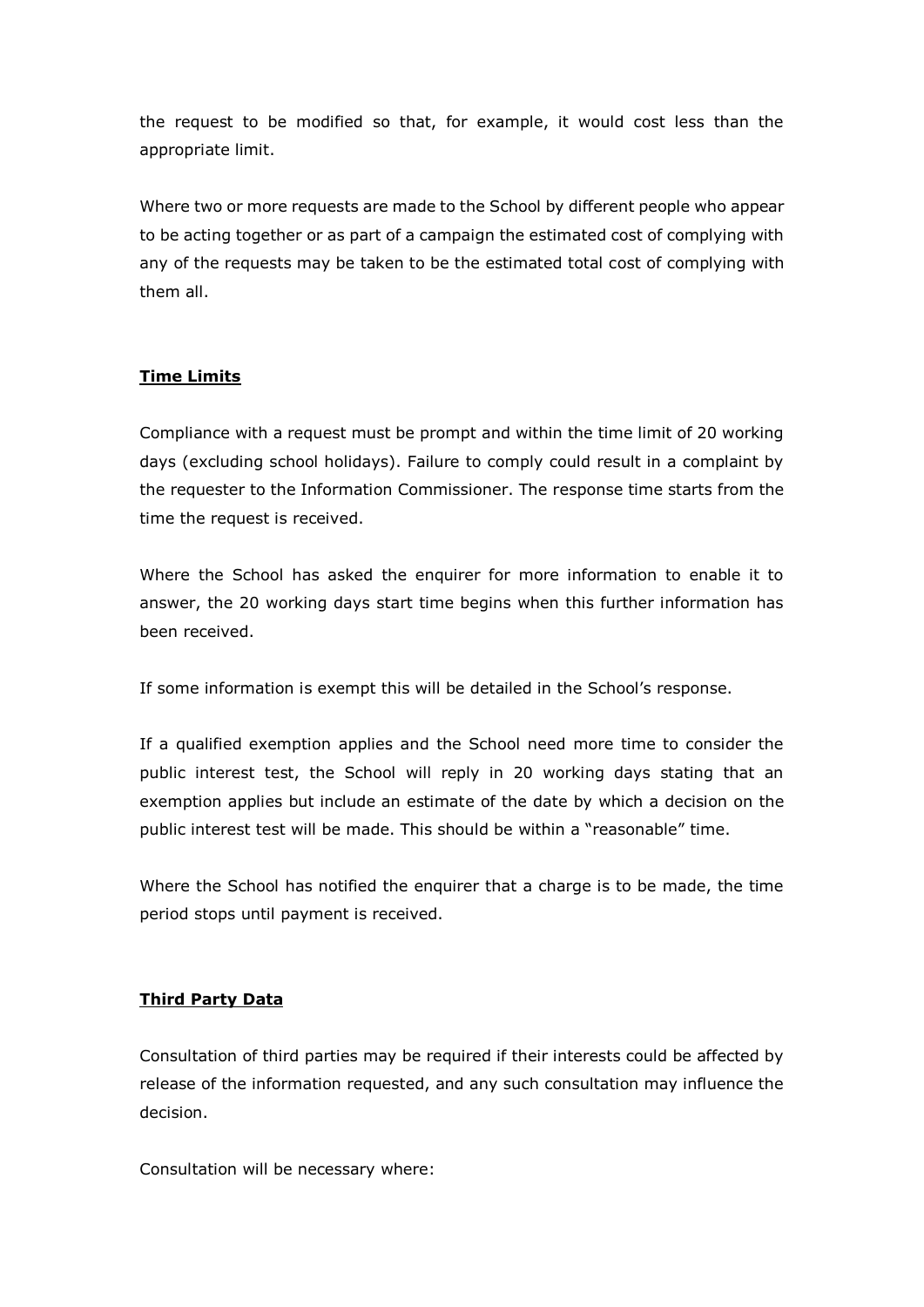- Disclosure of information may affect the legal rights of a third party, such as the right to have certain information treated in confidence or rights under Article 8 of the European Convention on Human Rights;
- The views of the third party may assist the School to determine if information is exempt from disclosure; or
- he views of the third party may assist the School to determine the public interest test.

Personal information requested by third parties is also exempt under this policy where release of that information would breach the Data Protection Act. If a request is made for a document (e.g. Governing Body minutes) which contains personal information whose release to a third party would breach the Data Protection Act, the document may be issued by blanking out the relevant personal information as set out in the redaction procedure.

#### **Exemptions**

The presumption of the Freedom of Information Act is that the School will disclose information unless the Act provides a specific reason to withhold it. The Act recognises the need to preserve confidentiality and protect sensitive material in certain circumstances.

The School may refuse all/part of a request, if one of the following applies: -

- 1) There is an exemption to disclosure within the act;
- 2) The information sought is not held;
- 3) The request is considered vexatious or repeated; or
- 4) The cost of compliance exceeds the threshold.

A series of exemptions are set out in the Act which allow the withholding of information in relation to an enquiry. Some are very specialised in their application (such as national security) and would not usually be relevant to schools.

There are two general categories of exemptions:-

**1) Absolute**: where there is no requirement to confirm or deny that the information is held, disclose the information or consider the public interest; and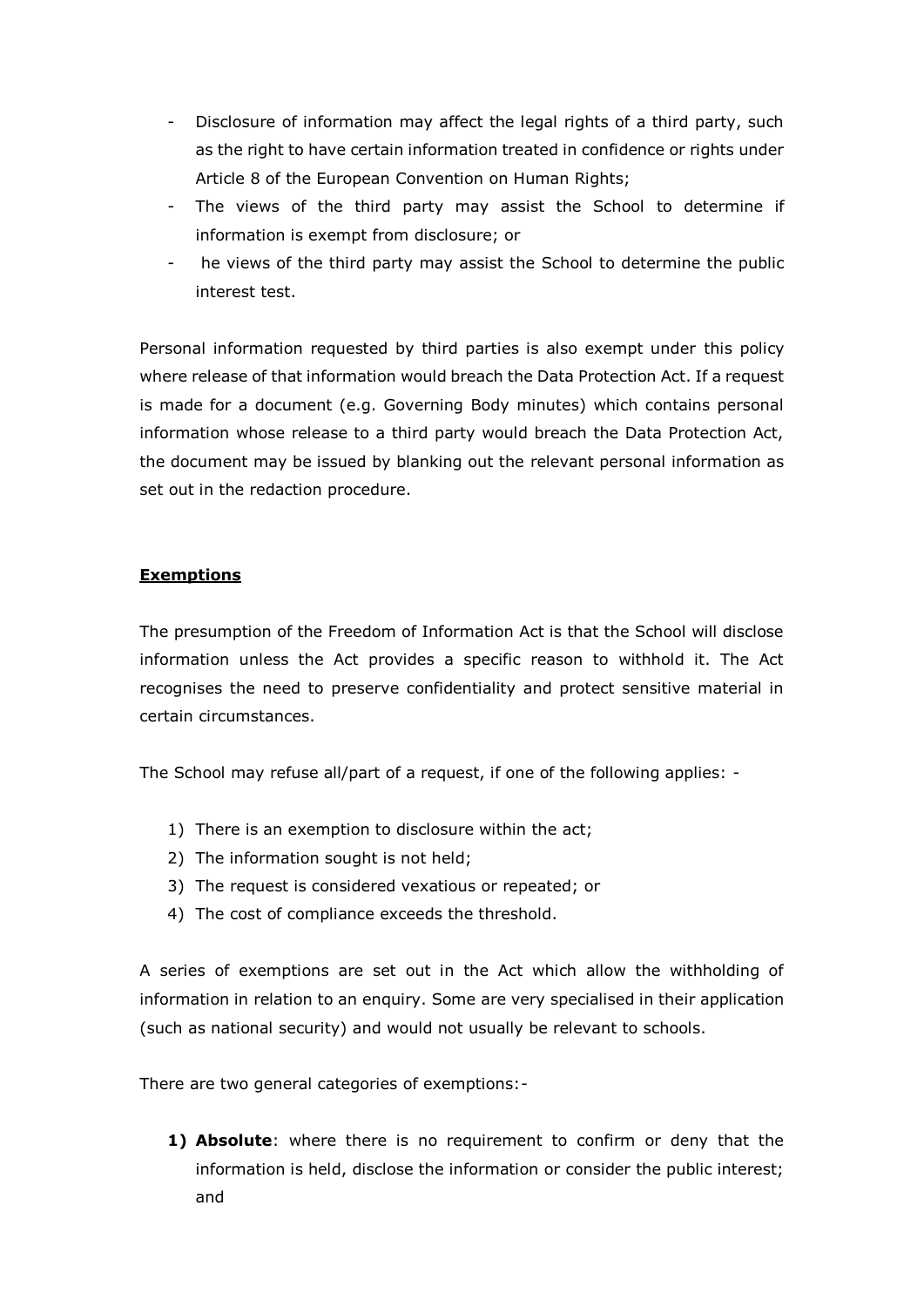**2) Qualified**: where, even if an exemption applies, there is a duty to consider the public interest in disclosing information.

### **Absolute Exemptions**

There are eight absolute exemptions set out in the Act. However the following are the only absolute exemptions which will apply to the School: -

- Information accessible to the enquirer by other means (for example by way of the School's Publication Scheme);
- National Security/Court Records;
- Personal information (i.e. information which would be covered by the Data Protection Act);
- Information provided in confidence.

If an absolute exemption exists, it means that disclosure is not required by the Act. However, a decision could be taken to ignore the exemption and release the information taking into account all the facts of the case if it is felt necessary to do so.

#### **Qualified Exemptions**

If one of the below exemptions apply (i.e. a qualified disclosure), there is also a duty to consider the public interest in confirming or denying that the information exists and in disclosing information.

The qualified exemptions under the Act which would be applicable to the School are: -

- Information requested is intended for future publication (and it is reasonable in all the circumstances for the requester to wait until such time that the information is actually published);
- Reasons of National Security:
- Government/International Relations;
- Release of the information is likely to prejudice any actual or potential legal action or formal investigation involving the School;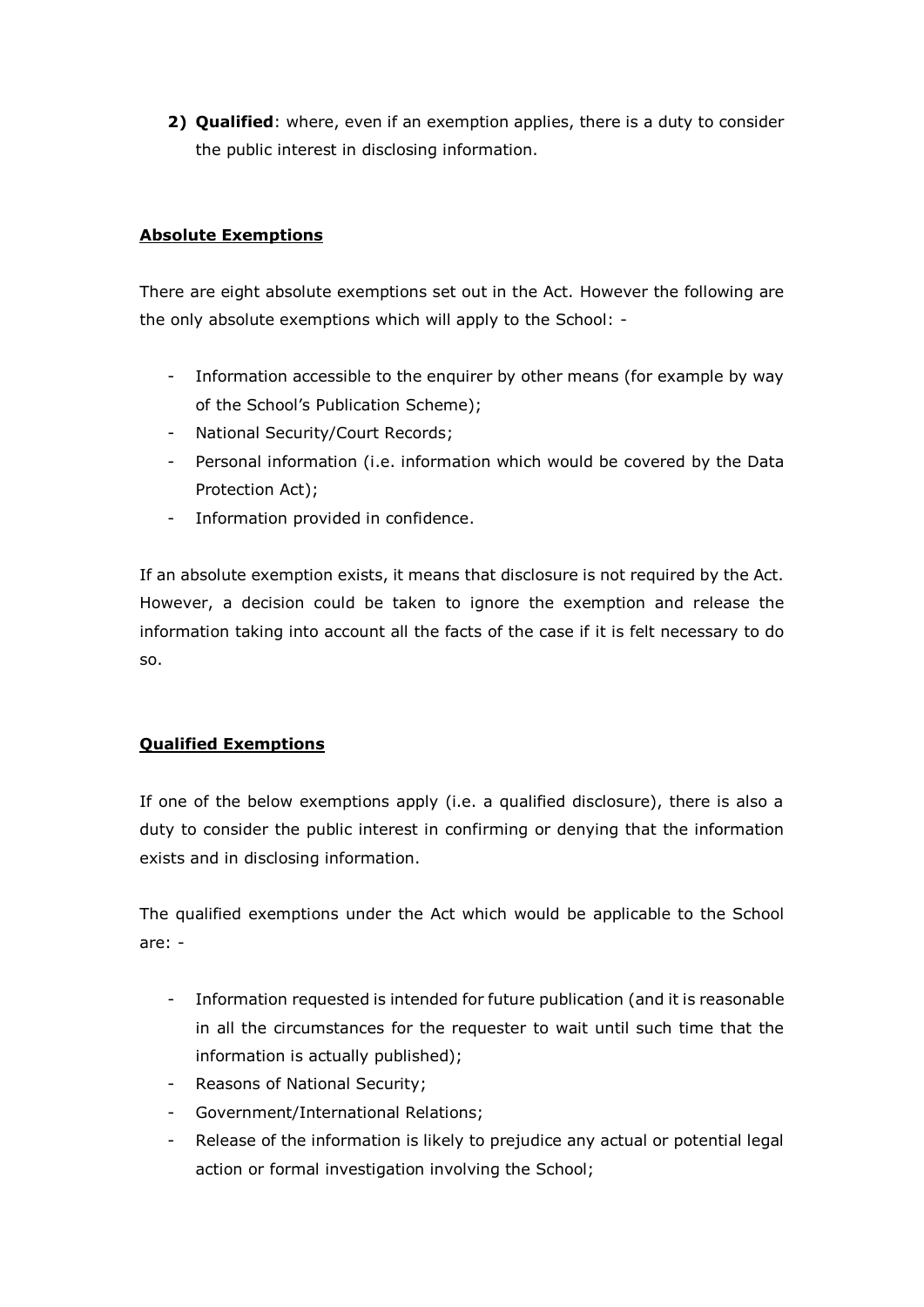- Law enforcement (i.e. if disclosure would prejudice the prevention or detection of crime, the prosecution of offenders or the administration of justice);
- Release of the information would prejudice the ability of the School to carry out an effective audit of its accounts, resources and functions;
- For Health and Safety purposes;
- Information requested is Environmental information;
- Information requested is subject to Legal professional privilege; and
- For "Commercial Interest" reasons.

Where the potential exemption is a qualified exemption, the School will consider the public interest test to identify if the public interest in applying the exemption outweighs the public interest in disclosing it.

In all cases, before writing to the enquirer, the person given responsibility by the School for dealing with the request will need to ensure that the case has been properly considered, and that the reasons for refusal, or public interest test refusal, are sound.

## **Refusal**

If it is decided to refuse a request, the School will send a refusals notice, which must contain

- The fact that the responsible person cannot provide the information asked for;
- Which exemption(s) apply;
- Why the exemption(s) apply to this enquiry (if it is not self-evident);
- Reasons for refusal; and
- The School's complaints procedure.

For monitoring purposes and in case of an appeal against a decision not to release the information or an investigation by the Information Commissioner, the responsible person must keep a record of all enquiries where all or part of the requested information is withheld and exemptions are claimed. The record must include the reasons for the decision to withhold the information.